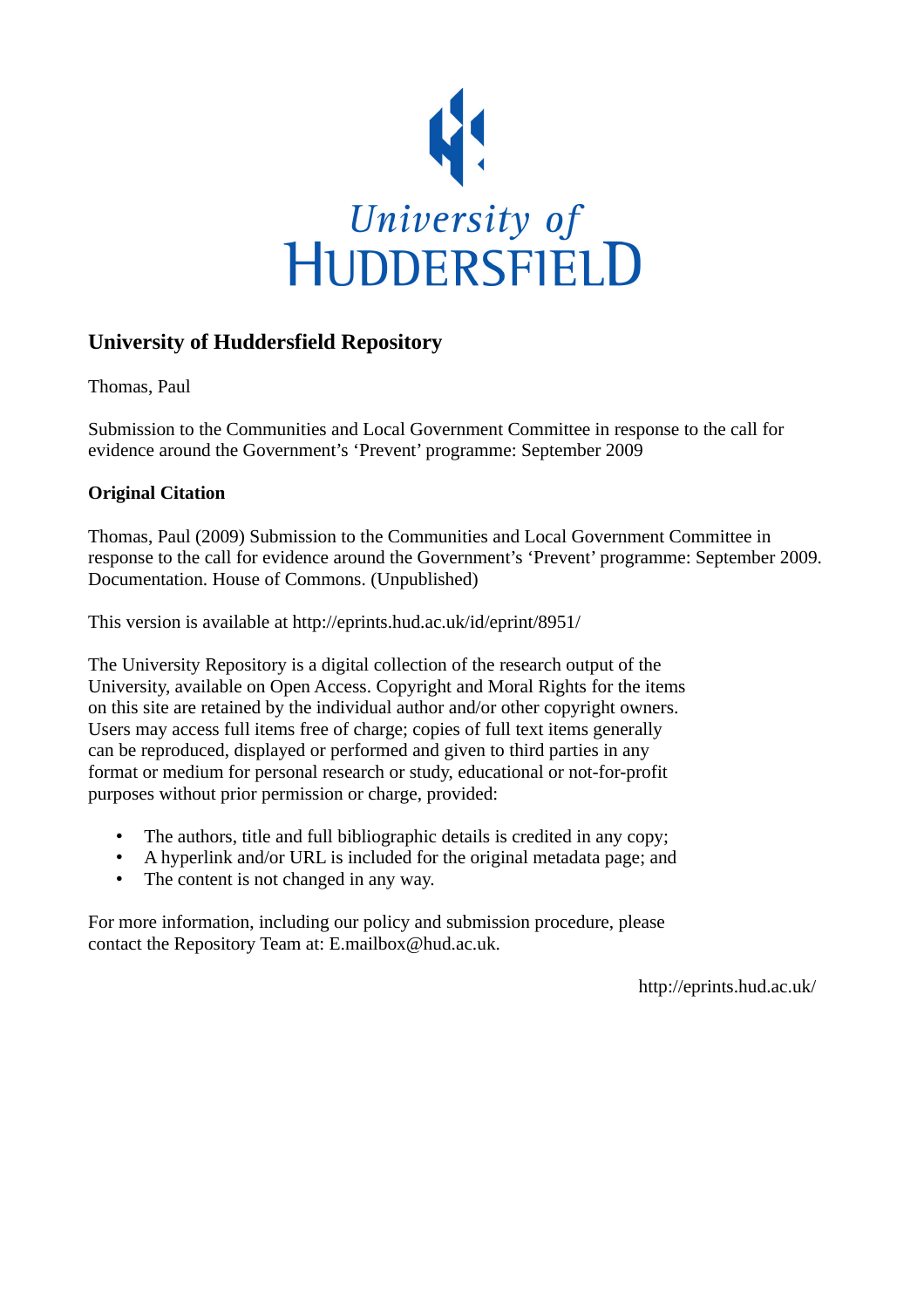# **Submission to the Communities and Local Government Committee in response to the call for evidence around the Government's 'Prevent' programme: September 2009**

## **Dr. Paul Thomas (University of Huddersfield)**

## **Summary**

This Submission argues that, as it is **currently constituted, the Prevent programme is not the most effective way of addressing the undoubted problem** of the attraction to violent extremist ideologies of a minority of young people, and that, indeed, there is real likelihood of Prevent having a counter-productive impact through **working in contradiction to the overarching policy goals of cohesion and integration**. Here, it is argued that there should be *less* distinction between Prevent and Cohesion, rather than more, in terms of educational interventions with young people. This argument is based on significant primary research around work with young people in West Yorkshire and Greater Manchester, not only around Prevent itself, but also around the impact of community cohesion programmes, the understandings of 'Identity' held by young people, and previous attempts to operationalise 'anti-racist' educational programmes amongst white young people attracted to violent racist ideologies. This primary research shows Prevent programmes to be working with large numbers of Muslim young people in monocultural settings without effectively engaging with the actual issues and perceptions driving the groundswell of support for extremist ideologies. Not only is this counter to the goals of, and positive evidence around, community cohesion programmes, but it runs the real risk of creating a further 'backlash' amongst some alienated white young people. Here, the recent decision to 'extend' Prevent to far-right 'extremism' is helpful, but still does not address the root problems of a mis-constructed policy ( 'Government 'Prevent' strategy widened to combat rightwing racism', The Guardian, 9<sup>th</sup> September, 2009).

## **Background details**

I am a Senior Lecturer in Youth and Community Work at the University of Huddersfield, with many of our Youth Work students working and living in key areas, such as Dewsbury and Batley (Kirklees), Halifax (Calderdale), Bradford, Leeds, Oldham and Rochdale. My previous professional roles have included being a Youth Policy and Campaigns officer for the Commission for Racial Equality in the north of England, and work with white young people and football fans around racism and violence. In particular, this submission summarises evidence from the evaluation I carried out of the initial phases of the Prevent Pathfinder activity in Kirklees (Thomas, 2008), my wider examination of Prevent activity (Thomas, 2009), my recent research in to the understandings of national and personal 'Identity' held by young people in Oldham and Rochdale (Thomas and Sanderson, 2009), and my in-depth examination of the impact of Community Cohesion programmes with young people in Oldham (Thomas,2007).

1. It is clear from my own local evaluation (Thomas, 2008) and national mapping (DCLG, 2008) that the initial phases of Prevent work aimed at young people have worked with significant numbers of Muslim young people on a monocultural, 'single group' basis only – this is a programme aimed at Muslim young people. Whilst agreeing that suggestions of blanket bans on any type of 'single group' funding or activity was an unhelpful and clumsy interpretation of the Commission on Cohesion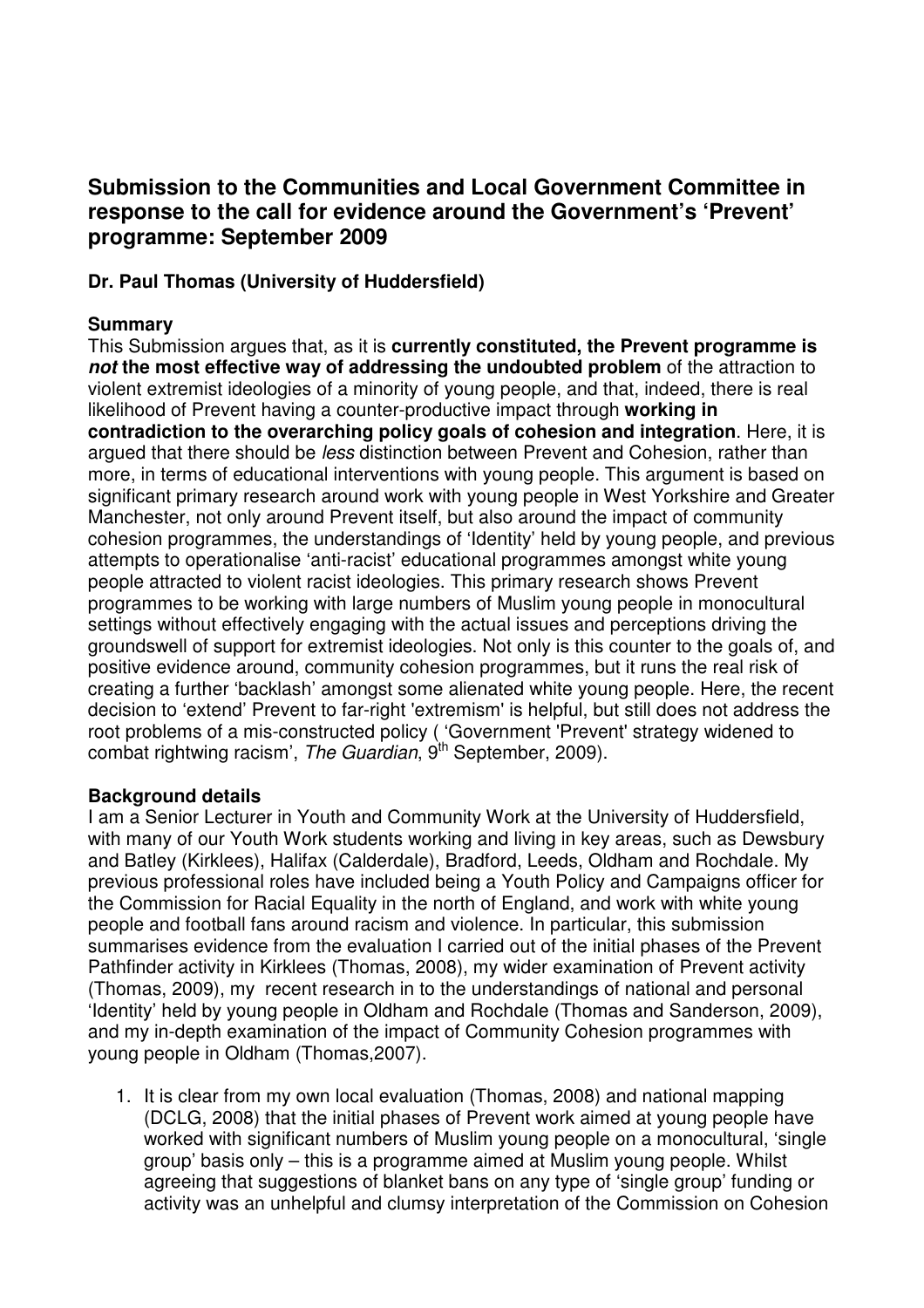and Integration's discussions (DCLG, 2008), I feel this approach of Prevent is problematic in a number of ways. The problems and possible unintended consequences of such 'single group' educational programmes are explored below, as are problems with the actual content of these programmes. In contrast, the submission suggests that we already have clear evidence about the success and efficacy of Community Cohesion work aimed at ethnically and socially-mixed groups of young people in terms of helping to build positive attitudes and more inclusive, over-arching identities, but Prevent work nationally is currently ignoring this evidence, and is so working in contradiction rather than in coherent partnership.

- 2. It is clear that the Government's underpinning strategy (Home Office, 2005) on belonging and identity is rightly working towards the strengthening of common and inclusive national identity and affiliation that overlays any specific community, faith or ethnic identities and affiliations, but this perspective is **not** currently identifiable within Prevent work with young people. By working with Muslim young people only in monocultural settings, all other forms of identity and connection with others are effectively ignored. Our own recent research on identity amongst young people in Oldham and Rochdale (Thomas and Sanderson, 2009) identified that young people of Bangladeshi and Pakistani origin do indeed overwhelmingly see 'Muslim' as the form of identity most important to them, but they also had positive local identities and were very clear that Muslim identity is not incompatible with, or problematic, towards 'Britishness'. This is positive and important evidence, but we did also find that many of these Muslim young people were using their faith-based identity to make very negative and prejudiced moral judgments on the lifestyles and priorities of non-Muslims, with some of this expressed in crude and aggressive terms. Such feelings found a clear parallel in many of the white young people we surveyed, who displayed a racially-based territorial defensiveness and aggression to non-white 'others'. These racialised, faith-based and mutually antagonistic understandings of identities found in our research echo the Community Cohesion analysis (Cantle, 2001) that has led to a welcome re-orientation of public policy over recent years, and leads me to have real concerns that the type of monocultural approach of Prevent could harden and re-enforce the negative and antagonistic aspects of singular Muslim identity for young people living in tense and divided areas. Such programmes are taking place in a public context where many young Muslims rightly feel that their faith and communities are being stigmatised by outsiders, with the danger that a programme squarely targeting them solely as young Muslims will fuel such feelings.
- 3. The problematic nature of the monocultural Prevent programme is exacerbated by the fact that currently the programmes do not focus squarely on issues, concerns and events that seem to be driving some young Muslims towards more extreme ideological interpretations, or even to violence. Whilst the more recent 'Channel' programmes of developing work with individuals deemed to be at risk of radicalisation are a welcome and targeted addition to policy approaches, the more broad-based programmes are avoiding discussion of local or international political issues, or of religious interpretation, instead opting for what is often simply general youth activities but for Muslims only. Such avoidance is understandable for a number of reasons. Firstly, there is clearly great concern amongst Muslim communities around any programmes that, in name or content, imply that their community or faith has a generalised problem with 'violent extremism'. My own research has found a studious avoidance of use of terms like PVE, something now accepted by recent government guidance, but which heightens the dangers of such programmes appearing to be dishonest and disingenuous about their real purpose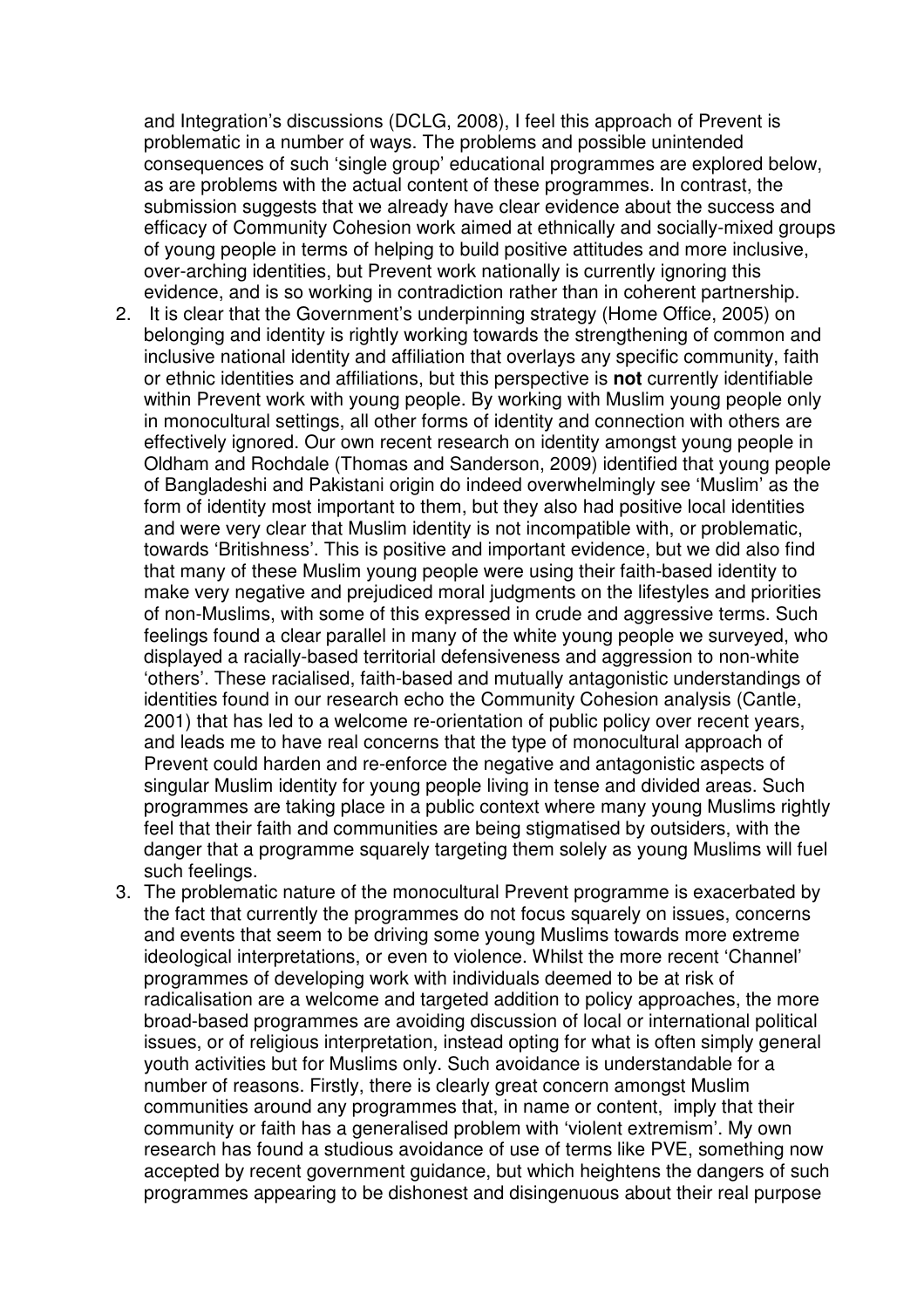and funding source. Secondly, my research (Thomas, 2008) clearly found that practitioners and managers feel unskilled and unprepared to engage with young people around such controversial and emotive subjects, as well as feeling that they have not been authorised to engage with young people and communities on such subjects. Such a finding echoes findings of previous research carried out by the University of Huddersfield (CRE, 1999; Thomas, 2002) that many teachers and youth workers charged with carrying out programmes of 'anti-racist' educational work with white young people avoided such engagement, or adopted a 'do as I say' approach, because they personally felt ill-equipped and unconfident about such work in the face of sometimes overt racial prejudices and opinions from some young people. There is clearly a disjuncture between the stated national aims of the Prevent educational activity and the reality of much of its content – much of it is positive and diversionary youth activity, but it is not Prevent activity in any meaningful sense and contains the problematic contradictions explored in this submission. This has been exacerbated by the very limited external evaluation of the programmes (DLCG, 2008) to date. Whilst more recent guidance on evaluation (DCLG, 2009) is helpful, it arguably still understates the importance of genuinely independent evaluation by the many agencies such as Universities equipped to do such research.

- 4. As well as the possible impacts the current Prevent activity is having on the selfidentity of young Muslim people, there is a real risk that the programme is adding further fuel to feelings of 'unfairness' amongst some white young people and their communities. This feeling has been well-documented by academic researchers such as Hewitt (1996; 2005) over the past 15 years, with the sometimes clumsy implementation of well-intentioned equal opportunities policies and anti-racist educational measures provoking a 'white backlash' from some white working class young people who feel that there is little regard or respect for their own backgrounds and community traditions. A key element of this has been perceptions around funding schemes dedicated specifically to ethnic minority communities, with such, often unfounded, beliefs in favouritism seen as a crucial ingredient in the 2001 violent, racially-charged disturbances in the northern towns and cities of Oldham , Burnley and Bradford (Cantle, 2001;Ritchie, 2001). The resulting discussion around 'single group' funding has been highlighted above, but it is clear from my own research in Oldham and Rochdale that perceptions of 'funding favouritism' run deep amongst some white working class young people at a time of very difficult economic circumstances and of active agitation by far-right political groups whose stock-in-trade is lies and half-truths about governmental approaches to non-white ethnic minority communities. In this context, the extension of Prevent to white communities affected by far-right political extremism is a welcome recognition that violent political extremism is not confined to one ethnic or faith group, as witnessesed by the number of explosives and conspiracy charges involving far-right activists over recent years. However, monocultural work with white young people only would repeat the failing of existing Prevent work with young Muslims detailed above, and do little to help young people re-examine the 'taken for granted' views, identities and assumptions within their communities, as well as make all sorts of questionable assumptions regarding what actually drives and causes any sympathy they apparently have for extremist and racist right-wing positions.
- 5. In contrast to the very questionable assumptions underpinning much of the current Prevent educational work with young people, and the very scant evidence regarding positive impacts flowing from such work despite significant national funding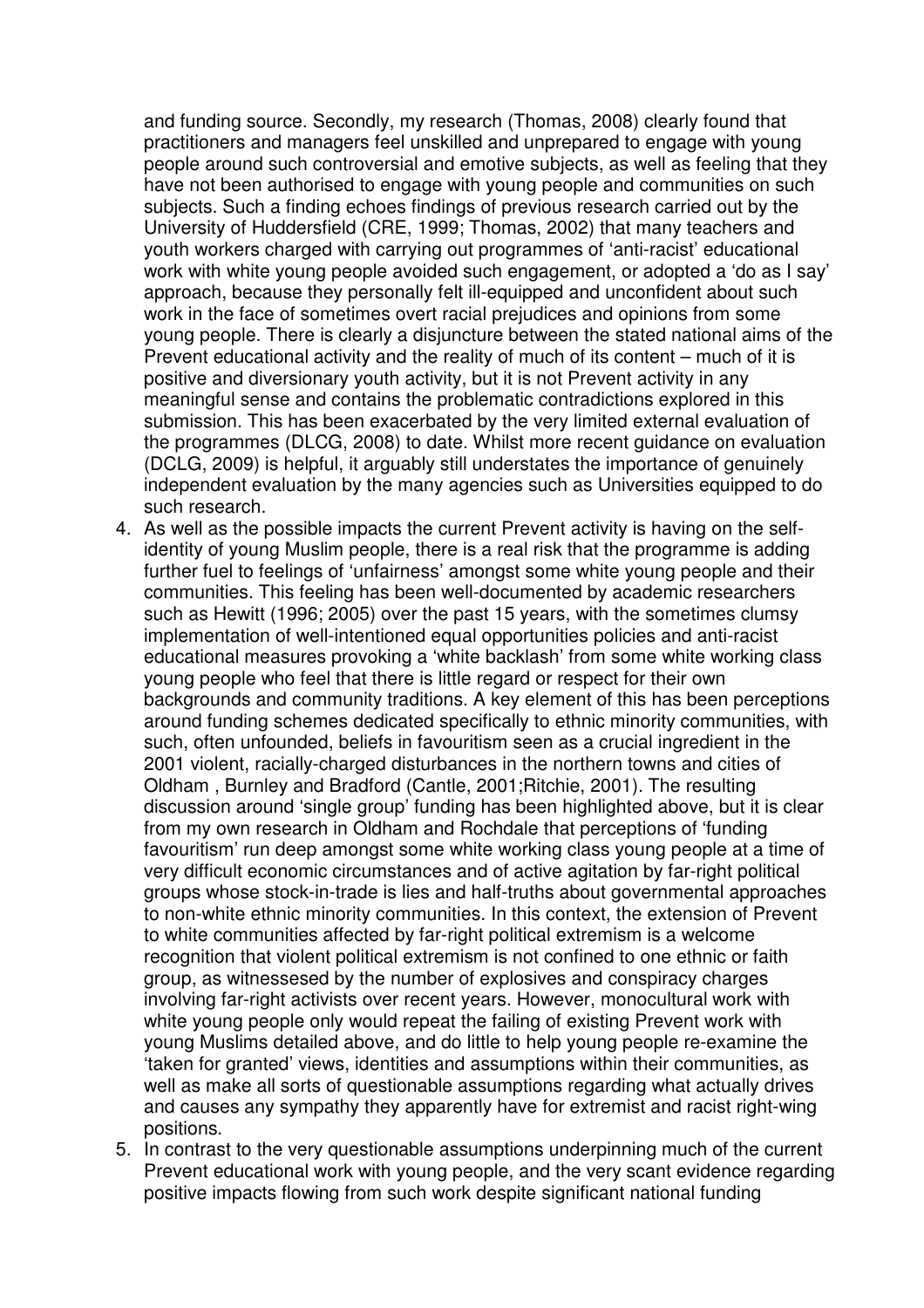streams, there is clear and positive evidence at a local level about the positive impacts on young people's attitudes and behaviour from programmes of Community Cohesion work based around cross-ethnic contact and work. A more general discussion around Community Cohesion is not the focus of this call for evidence, but the Committee did pose the question, 'Is there adequate differentiation between what should be achieved through the Prevent programme and the priorities that concern related, but distinct, policy frameworks such as cohesion and integration?'. The evidence discussed above of the monocultural nature of Prevent work argues that Prevent activity is not just differentiated but contradictory to community cohesion activity. My own in-depth study of the impact of community cohesion youth work activity with young people in Oldham, Greater Manchester (Thomas, 2007) highlights the very significant changes to the assumptions and priorities of youth work brought about in Oldham by this new policy priority of cohesion, and the extremely positive response to cohesion from both youth workers and young people of all ethnic backgrounds. This positive evidence suggests, I would argue, that we need to question whether any meaningful distinction between cohesion and Prevent work with young people is actually helpful and effective. Bluntly, if community cohesion is rightly a key policy priority, and actual community cohesion work with young people in racially tense areas is successful and well-received, which my research suggests it is, what is the evidence base for suggesting that monocultural work with significant numbers of Muslim young people is an effective way of addressing violent extremist attitudes and actions of a small number of those young people? To date, much Prevent work has produced no meaningful evidence of success on its own stated terms.

Youth Work agencies in Oldham have reacted to the post-2001 focus on Community Cohesion by re-casting their priorities and work plans. My research found that they had prioritised cross-ethnic contact amongst young people in **all** the work they did, not just in projects focussed on equality and diversity, but in all their mainstream, arts, sports and outdoor activities. Their aim here has been to make contact with, and respect for, diversity of all types central to all their work with young people, utilising 'twinning arrangements' between youth projects, residential trips, and regular town-wide youth festivals and projects. The focus has not only been on improved contact between white and Asian young people, but between able-bodied and disabled/learning disability young people, rural and urban areas , and different geographical areas seen as having 'territorial' disputes between their respective young people. In doing this, this new community cohesion-based youth work has utilised the key principles of what is known as 'contact theory' (Hewstone et al, 2007). Here, none of the young people have been asked to deny their existing community identity, with vital preparation done in their own local, monocultural settings. The cross-ethnic contact has been carried out regularly and over time, to allow relationships to build naturally and safely, with fun and shared youth activities used as a platform to enable dialogue about difference and identities to develop informally and naturally, rather than 'forcing' it through programmes overtly about 'racism' or 'violent extremism'. Both youth workers and young people involved have reacted positively because this process works on the basis of what they have in common as young people living in Oldham, with common interest in having fun and new experiences. In particular, youth workers have welcomed this community cohesion work, with its emphasis on commonality and fun, as being much more effective then previous programmes of 'anti-racist' work , which were delivered in monocultural settings and which appeared closer to formal, school-type lessons, in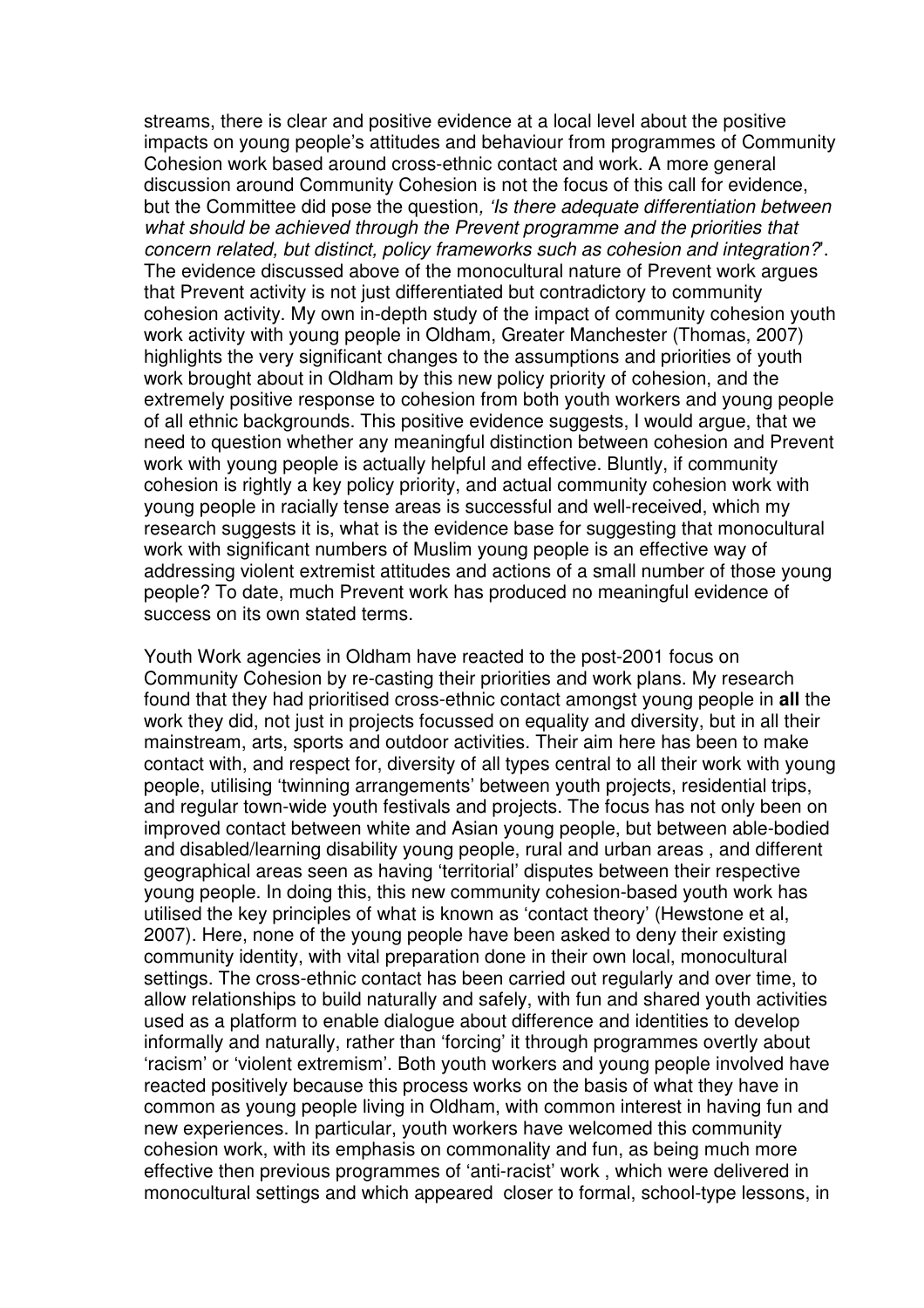stark contrast to the enjoyable and challenging experiential community cohesion activities shared with others.

**In conclusion, this submission argues for a significantly reduced differentiation between current Prevent educationally-based activities and community cohesion activity.** Smaller –scale, targeted work with young Muslims viewed at risk of radicalisation, through the 'Channel' approach, is undoubtedly needed, but large-scale, unfocussed and monocultural work with significant numbers of Muslim young people is not only not effective, but arguably counter-productive in terms of actually strengthening separate identities and damaging efforts to promote community cohesion. Instead, the submission draws on a range of recent empirical research by the University of Huddersfield to argue that the helpful extension of the programme to include far-right violent extremism should be used as an opportunity to fundamentally re-cast Prevent activities towards a cohesion basis, whereby opposition to and collective resilience against violent political extremism of all kinds is built through funding youth activities that develop cross-ethnic contact, dialogue and respect, and which strengthen common local and national identities.

## **References**

Cantle, T. (2001) Community Cohesion - A Report of the Independent Review Team, London: Home Office

Commission for Racial Equality (1999) Open Talk, Open Minds, London: CRE

DCLG (2007) Commission on Integration and Cohesion: Our Shared Future, London: DCLG

DCLG (2008) PVE Pathfinder Fund –Mapping of Project Activities 2007/08, London: DCLG

DCLG (2009) Evaluating local PREVENT projects and programmes, London: DCLG

Hewitt, R. (1996) Routes of Racism – the social basis of racist action, Stoke-on-Trent: Trentham Books

Hewitt, R. (2005) White Backlash: The politics of Multiculturalism, Cambridge: Cambridge University Press

Hewstone, M., Tausch, N. , Hughes, J. and Cairns, E.(2007) 'Prejudice, Intergroup Contact and Identity: Do Neighbourhoods Matter?' In M. Wetherell, M. Lafleche and R. Berkley (eds.) Identity, Ethnic Diversity and Community Cohesion

Home Office (2005) Improving Opportunity, Strengthening Society: The Government's strategy to increase Race Equality and Community Cohesion, London: Home Office

Ritchie, D. (2001) Oldham Independent Review – On Oldham, One Future, Manchester: Government Office for the Northwest

Thomas, P. (2002) 'Youth Work, Racist Behaviour and Young People –Education or Blame?', Scottish Journal of Youth Issues, Issue 4, pp. 49-66

Thomas, P. (2007) Moving on From Anti-Racism? Understandings of 'Community Cohesion held by Youth workers, Journal of Social Policy, vol. 36:3, pp.435-455